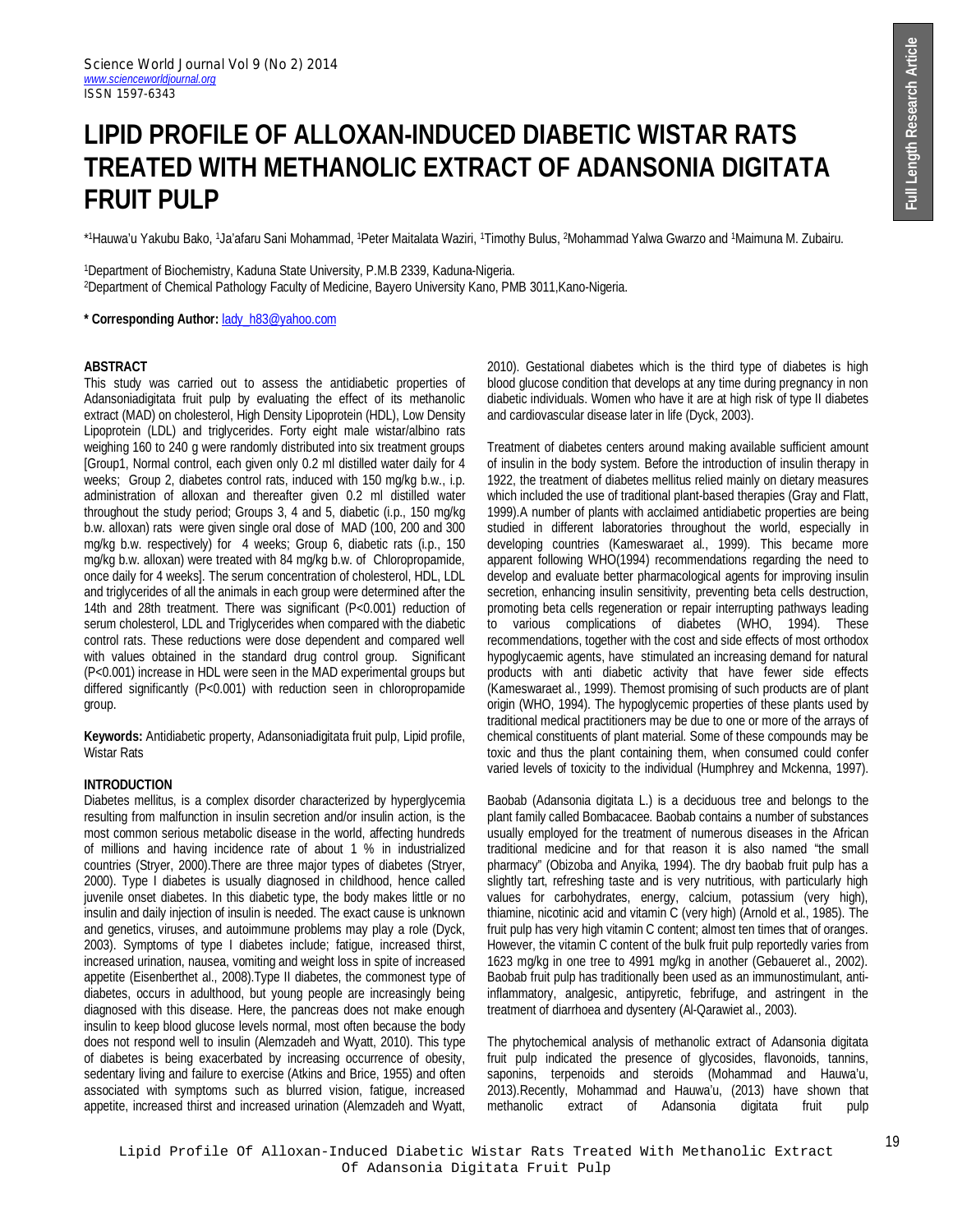demonstratedantidiabetic effect by lowering blood glucose in alloxan induced diabetic rats.However, no work has been carried out on the effect of such treatment on lipid profile of alloxan induced diabetic rats to the best of our knowledge. It is in view of this that this study was designed to investigate the treatment effects ofAdansonia digitata extracton the lipid profile of alloxan-induced diabetic albino rats.

#### **MATERIALS AND METHODS**

**Plant materials:** The fruit pulps of *Adansonia digitata* were purchased from Kawo market, Kaduna State, Nigeria. The plant was identified and authenticated by a specialist in the Department of Biological Sciences, Kaduna State University

**Extract preparation:** The fruit pulps were broken, air dried and then crushed without seeds with a pestle and mortar and then sieved to obtain the powder. The powdered sample was soaked in methanol for 48hrs. The extract was obtained by filtration using a whatman filter paper No. 1. The methanol was evaporated using rotary evaporator. Solutions of the extract were prepared freshly for the study.

**Chemicals used:** All chemicals are of analytical grade obtained from Sigma (St. Lious USA) unless otherwise stated.

**Experimental animals and alloxan induction:** Forty eight albino rats weighing 160-240 g were purchased from the animal room of Nigeria Institute for Trypanosomiasis and Onchocerciasis Research (NITR) Kaduna State. The rats were maintained under standard laboratory conditions and were allowed free access to both food and water throughout the period of the experiment. Stock solution of alloxan was prepared by dissolving alloxan monohydrate (0.9 g) in 6 ml of distilled water to give a stock concentration of approximately 150 mg/ml and diabetes was induced by single i.p. administration of alloxan monohydrate (150 mg/kgb.w.). The rats with blood glucose level greater than 200 mg/dL, two days post-induction, were considered diabetic and used for this research work.

**Experimental design:** Forty eight rats were divided into six groups of eight rats each and were given the following treatments:

Group 1: normal control rats, given 0.2 ml of PBS

Group 2: diabetic control rats, given 0.2 ml of PBS after diabetic induction

Group 3: diabetic rats given fruit pulp extract (100mg/kgb.w.) once daily

Group 4: diabetic rats given fruit pulp extract (200mg/kgb.w.) once daily

Group 5: diabetic rats given fruit pulp extract (300mg/kgb.w.) once daily

Group 6: diabetic rats given chloropropamide (84mg/kgb.w.) once daily

After the  $14<sup>th</sup>$  and  $28<sup>th</sup>$  dose of treatment with the extract, four rats were sacrificed from each group. Blood sample were collected in a centrifuge tubes for the estimation of total lipids (i.e. total cholesterol, triglyceride, LDL, HDL).

### **Biochemical analysis:**

Serum cholesterol was estimated according to the method described by Trinder, (1969), serum triglycerides wasestimated according to the method described by (Lothar, 1998). HDL-Cholesterol and LDL-Cholesterol was estimated according to the method described by Jacobs *et al.,* 1990.

**Statistical analysis:** The data was statistically analysed using GraphPad Instat3 Software (2000) version 3.05 by GraphPad Inc. Data are presented in Mean±Std. Statistical significance was accepted at a level of p<0.05 and below.

#### **RESULTS**

Table 1 shows the serum lipid profileobtained after the 14th dose treatment with methanolic extract of the fruit pulp of *Adansonia digitata*. The results show that diabetes, induced by alloxan administration, significantly (p<0.001) raised serum level of cholesterol, triglyceride and LDL. The serum HDL also appeared significantly higher (p<0.001)than values of the normal rats except that its elevation in diabetic control rats, when compared with the normal control rat, is far lower than the individual values of other lipids. The results also revealed reduced serum level of cholesterol, triglyceride and LDL in the extract treated groups and these reductions were dose-dependent.The highest reduction seen in the highest dose administration (300 mg/kg b.w.) group even though these values were, however, significantly higher (p<0.001) than those seen in the normal and Chloropropamide control values. The serum levels of HDL, on the other hand, appeared significantly (p<0.001) raisedby the extract administration and again, this elevation was observed to be dosedependent.

Lipid Profile Of Alloxan-Induced Diabetic Wistar Rats Treated With Methanolic Extract Of Adansonia Digitata Fruit Pulp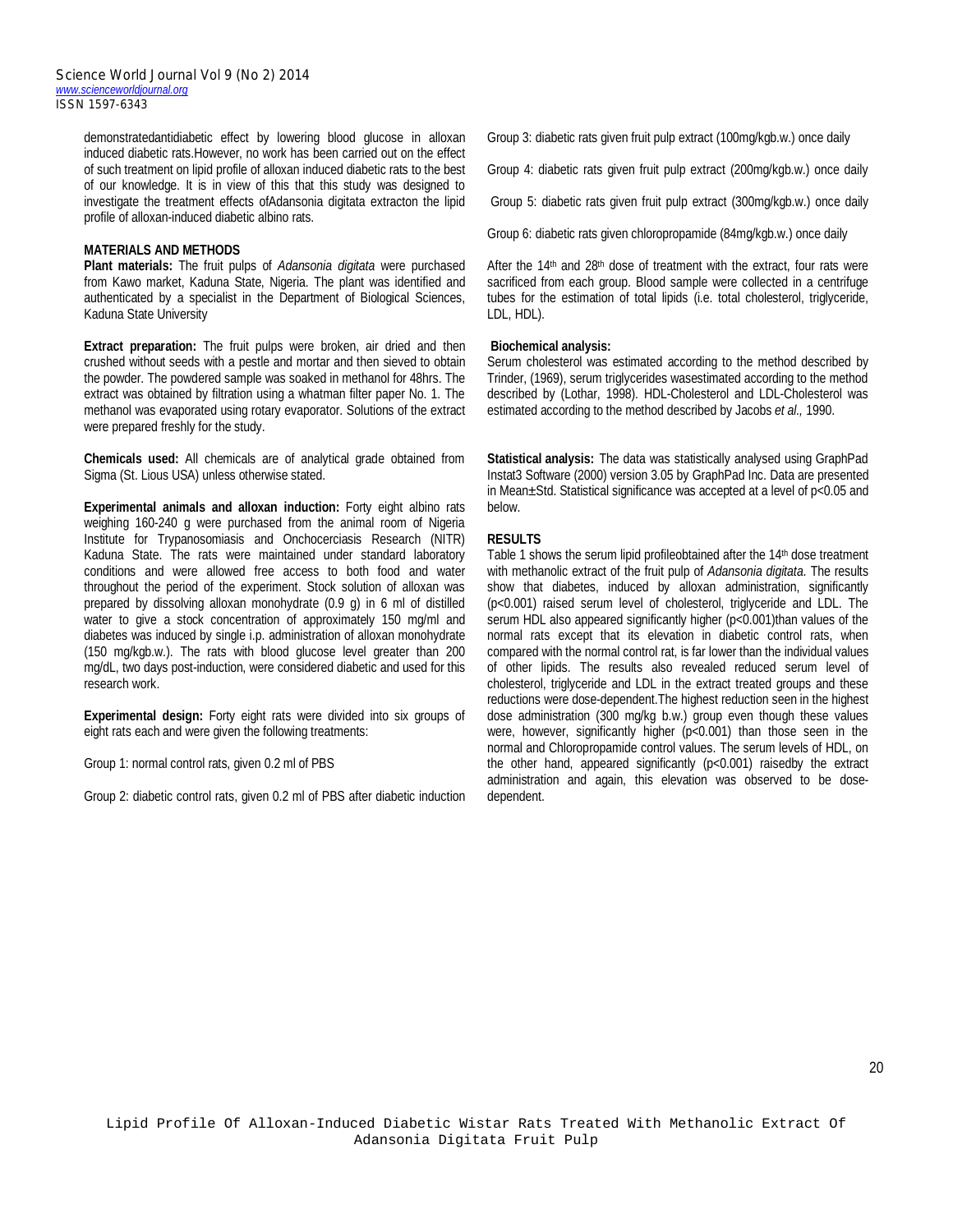| VIIIVI UPI UPAHING. |                                      |                                |                                |                               |                               |  |  |
|---------------------|--------------------------------------|--------------------------------|--------------------------------|-------------------------------|-------------------------------|--|--|
| Groups              | <b>Treatment Dose</b><br>(mg/kgb.w.) | <b>Serum Parameters</b>        |                                |                               |                               |  |  |
|                     |                                      | <b>CHOL</b>                    | <b>TRIG</b>                    | <b>HDL</b>                    | LDL                           |  |  |
| Normal control      | <b>PBS</b>                           | $68.16 \pm 2.10$               | $50.82 \pm 2.12$               | $40.30 \pm 1.11$              | $20.86 \pm 0.65$              |  |  |
|                     |                                      |                                |                                |                               |                               |  |  |
| Diabetic control    | <b>PBS</b>                           | $201.98 \pm 2.45$              | $199.43 \pm 1.56$ *            | $54.92 \pm 1.03$ *            | $91.73 \pm 2.28$ *            |  |  |
| <b>MEFPAD</b>       | 100                                  | $191.23 \pm 1.21$ <sup>e</sup> | $193.07 \pm 1.15$ <sup>i</sup> | $60.45 \pm 0.98$ <sup>m</sup> | $82.82 \pm 1.81$ <sup>q</sup> |  |  |
| <b>MEFPAD</b>       | 200                                  | 182.08± 1.54f                  | 158.12± 1.20                   | $75.78 \pm 0.92$ <sup>n</sup> | $68.64 \pm 2.36$ <sup>r</sup> |  |  |
| <b>MEFPAD</b>       | 300                                  | $169.21 \pm 1.639$             | $120.53 \pm 2.92$ <sup>k</sup> | $83.78 \pm 1.02^{\circ}$      | $52.04 \pm 2.62$ s            |  |  |
| CP                  | 84                                   | $150.65 \pm 2.45$ <sup>h</sup> | $99.58 \pm 1.12$ <sup>1</sup>  | $91.17 \pm 0.96^{\circ}$      | $44.45 \pm 0.73$ <sup>t</sup> |  |  |

| Table 1 : Serum lipid profile in alloxan induced diabetic rats after 14 oral doses of methanolic extract of fruit pulp of Adansonia digitata and |  |
|--------------------------------------------------------------------------------------------------------------------------------------------------|--|
| Chloropropamide.                                                                                                                                 |  |

**Results are expressed as mean±SD, n=4 . Values with asterisk in each column are significantly different at p<0.001 compared to normal control.Values bearing superscript in each column are significantly different at p<0.001 compared to diabetic control.MFPEAD: Methanolic extract of the fruit pulp of** *Adansonia digitata.* **CP: chloropropamide**

Table 2 shows the effect of the 28th dose treatment on the serum level of cholesterol, triglyceride, HDL and LDL. This was found to be significantly higher in diabetic control rats (p<0.001) when compared to normal control rats. The three groups orally administered with different doses of the extract had their serum levels of cholesterol, triglyceride, and LDL significantly (p<0.001) reduced in a dose related manner when compared with values in the diabetic control group but were, however, significantly (p<0.001) well above values of the normal control rats. The HDL serum level in extract-treated groups, on the other hand, were observed to be significantly higher (p<0.001) than what was observed in diabetic control rats. The serum level of cholesterol, triglyceride, and LDL in chloropropamide treated rats was found to be significantly lower ( $p$ <0.001) with higher level of HDL (p<0.001) when compared to the three groups orally administered with different doses of the extract.

The results (Tables 1 and 2) of the serum level of cholesterol, triglyceride, HDL and LDL in alloxan induced diabetic rats was compared after the 14<sup>th</sup> and 28th doses of oral administration with methanolic extract of *Adansonia digitata* fruit pulp. Significant decreases (p<0.001) were observed in the serum levels of cholesterol, triglyceride and LDL with higher level of HDL after 28<sup>th</sup> dose for each of the three groups administered with different dose and the group orally administered with chloropropamide.

Table 2 shows the effect of the 28<sup>th</sup> dose treatment on the serum level of cholesterol, triglyceride, HDL and LDL. This was found to be significantly higher in diabetic control rats (p<0.001) when compared to normal control rats. The three groups orally administered with different doses of the extract had their serum levels of cholesterol, triglyceride, and LDL significantly (p<0.001) reduced in a dose related manner when compared with values in the diabetic control group but were, however, significantly (p<0.001) well above values of the normal control rats. The HDL serum level in extract-treated groups, on the other hand, were observed to be significantly higher (p<0.001) than what was observed in diabetic control rats. The serum level of cholesterol, triglyceride, and LDL in chloropropamide treated rats was found to be significantly lower ( $p < 0.001$ ) with higher level of HDL (p<0.001) when compared to the three groups orally administered with different doses of the extract.

The results (Tables 1 and 2) of the serum level of cholesterol, triglyceride, HDL and LDL in alloxan induced diabetic rats was compared after the 14th and 28th doses of oral administration with methanolic extract of *Adansonia digitata* fruit pulp. Significant decreases (p<0.001) were observed in the serum levels of cholesterol, triglyceride and LDL with higher level of HDL after 28<sup>th</sup> dose for each of the three groups administered with different dose and the group orally administered with chloropropamide.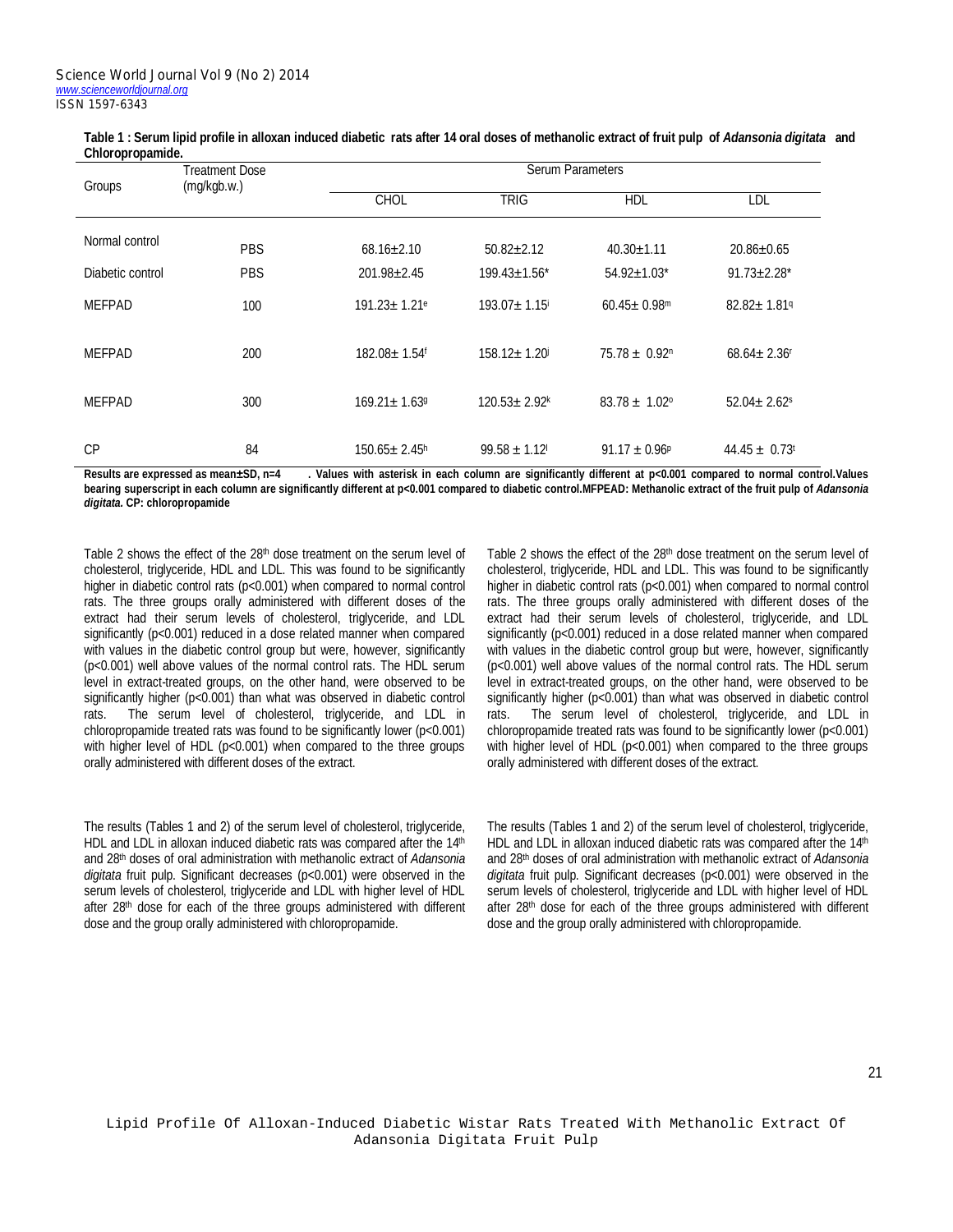| Table 2: Serum lipid profile in alloxan induced diabetic rats after 28 oral doses of methanolic fruit pulp extract of Adansoniadigitata and |  |  |
|---------------------------------------------------------------------------------------------------------------------------------------------|--|--|
| Chloropropamide.                                                                                                                            |  |  |

| Groups           | Treatment Dose<br>(mg/kgb.w.) | Serum Parameters               |                                |                                |                               |  |
|------------------|-------------------------------|--------------------------------|--------------------------------|--------------------------------|-------------------------------|--|
|                  |                               | <b>CHOL</b>                    | <b>TRIG</b>                    | <b>HDL</b>                     | LDL                           |  |
| Normal control   | <b>PBS</b>                    | $67.12 \pm 2.20$               | $52.45 \pm 1.91$               | $37.58 \pm 1.58$               | $22.47 \pm 2.34$              |  |
| Diabetic control | <b>PBS</b>                    | $210.45 \pm 1.81$ <sup>*</sup> | $202.54 \pm 2.48^*$            | $55.96 \pm 1.70^*$             | $96.56 \pm 1.99$ <sup>*</sup> |  |
| <b>MEFPAD</b>    | 100                           | $179.76 \pm 1.89$ <sup>e</sup> | $182.17 \pm 2.12$              | $69.14 \pm 1.31$ <sup>m</sup>  | $71.01 \pm 1.439$             |  |
| <b>MEFPAD</b>    | 200                           | $164.78 \pm 1.94$ <sup>f</sup> | $151.27 \pm 1.53$              | $82.87 \pm 1.54$ <sup>n</sup>  | $56.13 \pm 1.69$ <sup>r</sup> |  |
| <b>MEFPAD</b>    | 300                           | $157.45 \pm 1.569$             | $118.18 \pm 1.89$ <sup>k</sup> | $95.46 \pm 1.13$ °             | $39.80 \pm 1.18$ s            |  |
| <b>CP</b>        | 84                            | $139.59 \pm 1.45$ <sup>h</sup> | $87.34 \pm 0.75$               | $120.13 \pm 1.23$ <sup>p</sup> | $28.50 \pm 1.56$ <sup>t</sup> |  |

Results are expressed as mean ± SD, n=4. Values with asterisk in each column are significantly different at p<0.001 compared to normal control. Values bearing superscript in each column are significantly different at p<0.001 compared to diabetic control MFPEAD: Methanolic extract of the fruit pulp of *Adansoniadigitata.* CP: chloropropamide

#### **DISCUSSION**

The present results showed high significantincreases in plasma cholesterol, TG, and LDL in the diabetic rats,while HDL level was reduced. The treatment with the plant extract resulted in decrease in plasma cholesterol, TG and LDL level with increase in HDL level.

The significantly higher (p<0.001) serum lipids level observed in the alloxan induced diabetic control rats when compared to normal control might be as a result of disturbance in the regulation of the activity of the hormone-sensitive enzyme, lipase, by insulin due to its deficiency or absence, caused by the alloxan induced destruction of beta islet cells. Lipase is known to convert triglycerides to free fatty acids and glycerol. Insulin inhibits the hormone -sensitive lipase in adipose tissue and in the absence of insulin, the plasma level of free fatty acids increases. In liver, the free fatty acids are catabolized to acetyl CoA, and the excess acetyl CoA is converted to cholesterol, triglyceride and ketone bodies resulting in ketosis (Al- Shamaony *et al.,* 1994). The abnormally high concentration of serum lipoprotein in the diabetic control rats may also be due to increase in the mobilization of free fatty acids from the peripheral fat depots by glucagons in the absence of insulin (Pari and Latha, 2005). Excess of fatty acids in plasma produced by the alloxan-induced diabetes promotes the liver conversion of some fatty acids into triacylglycerol, phospholipids and cholesterol which may be discharged into the blood as lipoproteins (Bopanna*et al.,* 1997).

The significant (p<0.001) hypolipidemic activities shown by the methanolic extract administered orally in different doses when compared to diabetic control might be due to ability of the methanolic extract of *Adansonia digitata* fruit pulp to cause regeneration of the β-cells of the pancreas and potentiation of insulin secretion from surviving β-cells. The increase in insulin secretion and the consequent decrease in blood glucose level may lead to stimulation of fatty acid biosynthesis (Insulin stimulates lipid synthesizing enzymes (fatty acid synthase, acetyl-CoA carboxylase) and also the incorporation of fatty acids into triglycerides in the liver and adipose tissue). In the presence of insulin, the hormone-sensitive lipase will be inhibited in the adipose tissue, and mobilization of fatty acid from adipose tissue by glucagons will also be inhibited and therefore leading to the observed decrease plasma level of free fatty acids (Best and Taylor, 1989).

The plasma concentration of Lipoprotein (VLDL and LDL) will reduce since there is no elevated level of fatty acids (from lipolysis and from breakdown of triacylglycerol by the homone- sensitive lipase) that will be converted to acetyl CoA in the liver. Elevated acetyl CoA are converted to cholesterol, triacylglycerol, phospholipids and ketone bodies.The principal lipids carried by lipoprotein are triacylglycerol and cholesterol. Absence of elevated cholesterol and triacylglycerol in the liver will lead to decreased synthesis of lipoproteins. The cholesterol and triacylglyceride that will be transported will be from diet and *denovo* synthesis (Bopanna*et al.,* 1997). Therefore, it is notable that the reductions in plasma cholesterol levels observed in thetreated groups were accompanied by significantly higher HDL level when compared to that of diabetic group. Highlevels of HDL have been reported to be inverselyrelated to the incidence of coronary heart disease (Khan*et al.*, 2003). HDL may foster the removal ofcholesterol from peripheral tissue to the liver for catabolism and excretion. Also, highlevels of HDL may compete with LDL receptor sites on arterial smooth muscle cellsand thus partially inhibit uptake and degradation of LDL. HDL plays a role in lipid metabolism, complement regulation and the immune response, it is also thought to carry excess cholesterol back to liver where it is converted to bile acids and excreted into the small intestine; because of this, HDL is often referred to as 'Good Cholesterol' with high levels associated with a decreased risk of myocardial infarction.HDL removes cholesterol from non-hepatic tissues to liver through the process known as reverse cholesterol transport (Khan*et al.*, 2003). Studies by Khan *et al.* (2003) have associated reduction in plasma HDL cholesterol in diabetic rats and diabetic patients to defect in reverse cholesterol transport.

Lipid Profile Of Alloxan-Induced Diabetic Wistar Rats Treated With Methanolic Extract Of Adansonia Digitata Fruit Pulp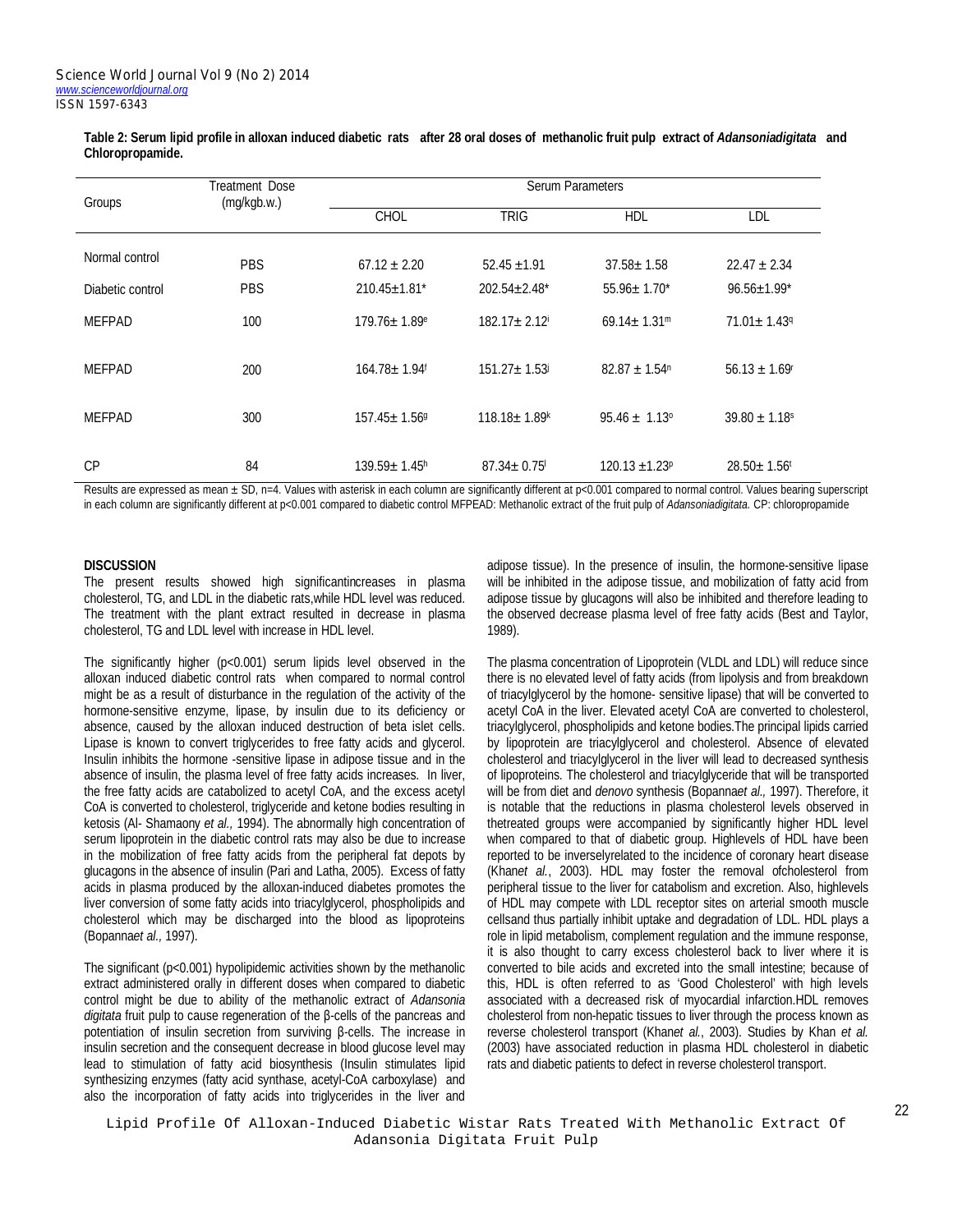A significantly lower (p<0.001) serum level of cholesterol, LDL and Triglyceride was observed in the diabetic rats during the fourth week when compared to the first two weeks of oral treatment. However, it can be inferred that the methanolic extract of the fruit pulp of *Adansonia digitata* gave its most potent antidiabetic effect at the highest dose (300mg/kg) and after four weeks of treatment. Chloropropamide, on the other hand, exert much higher antidiabetic activity than the most effective extract dose (300mg/kg).

The result of our study is in accord with the findings of other researchers (Claudia *et al.,* 2006 and Bopanna *et al*., 1997) who reported that many plants extracts have potential therapeutic value in combating artherosclerosis which is one of the major complications of diabetes by lowering serum lipids particularly total cholesterol, triglyceride and low density lipoprotein level ( Luka and Tijjani, 2013). The lipid

abnormalities accompanied with premature atherosclerosis is the major cause of cardiovascular diseases in diabetic patients. Therefore, an ideal treatment for diabetes in addition to glycemic control should have a favorable effect on lipid profile. Cardiovascular diseases are listed as the cause of death in 65% people suffering from diabetes (Khan*et al.*, 2003). Several studies have shown that an increase in HDL-cholesterol is associated with a decrease in coronary risk and most of the drugs that decrease total cholesterol also increases HDL-cholesterol ( Luka and Tijjani, 2013). In the present study, the methanolic extract of the fruit pulp of *A. digitata* not only decreased the total cholesterol but also enhanced the HDL-cholesterol.High levels of TC and more importantly LDL cholesterol are major coronary risk factors (Das, 2003).Reduced TG and LDL associated with the administration of *A. digitata* extract to diabetic rats is the important finding of this experiment and support the traditional use of the plant in the management of diabetes**.**

#### **CONCLUSION**

This study has revealed the antidiabetic potential of the methanolic extract of the fruit pulp of *Adansonia digitata* and indicates that its methanoli cfruit pulp extract exerts such antidiabetic effect by lowering serum lipids in alloxan induced diabetic rats and if used as a hypoglycemic agent, may also reverse dyslipidemia associated with diabetes and prevent the cardio vascular complications that are very prevalent in diabetic patients**.** Further studies on this plant will focus on bioassay-guided isolation of the active principles from this plant.

#### **REFERENCES**

Al Shamaony, L., Al Khazraji, M. S. and Twaij, H. A. (1994).Hypoglycemic effects of *Artemisia herba-alba*. II. *Effect* of a valuable extract on some blood parameters indiabetic animals. *J Ethnopharmacol*. 43(3): 167- 171.

Alemzadeh, R. and Wyatt, D. (2010).*Nelson Textbook of Pediatrics*. 18th ed. Jaypee Brothers, Medical Publishers, Philadelphia.Pp.231-237.

Al-Qarawi, A.A., Al-Damegh, M.A. and El-Mougy, S.A. (2003). Hepatoprotective Influence of*Adansonia digitata* Pulp. *Journal of Herbs, Spices and Medicinal plants.,*10 (3):1-6.

Atkins, A. and Brice, C. (1955). Diabetes: *Austr. J. Exptl. Biol. Med. Sci. 33:* 547 - 554.

Arnold, T.H., Wells, M.J. and Wehmeyer, A.S. (1985). Khoisan food plants: taxa with potential for future economic exploitation. In: Plants for Arid Lands, Wickens, G.E.;Goodin, J.R. and Field, D.V. (eds.), Allen and Unwin, London, UK, 69-86.

Best, C. H. and Taylor, N. B. (1989). Biological Effects of Insulin. In: *Physiological Basis of Medical Practice,* Wilkins, W.W. (Ed.). Cambridge University Press, London.

Bopanna, K. N., Kannan, J., Sushma, G., Balaraman, R. and Rathod, S. P. (1997). Antidiabetic and antihyperlipidaemic effects of neem seed kernel powder on alloxan diabetic rabbits. *Indian J. Pharmacol.,*29: 162- 167.

Claudia, E. N. M., Julius, E. O., Dagobert, T. and Etienne, D. (2006).Antidiabetic and Hypolipidemiceffects of Laportea*ovalifolia (*URTICACEAE) in alloxan induced diabeticrats. *Afr. J. Tradit., Complement. Altern. Med*., 3(1): 36-43.

Das, S. (2003). Lipids, Diabetic and coronary artery disease in Indians.*Int. J. Diab. Dev. Countries*, 24: 87-95.

Dyck, P. (2003). *Severity and staging of diabetic polyneuropathy*.*Textbook of Diabetic Neuropathy.*170-175.

Eisenberth, S., Polonsky, S. and Buse, B. (2008). Type 1 Diabetes Mellitus. In: *Williams Textbook of Endocrinology*. 11th ed. Philadelphia, Pa: Saunders Elsevier; p. 31.

Gebauer, J., El-Siddig, K. and Ebert, G. (2002). Baobab (*AdansoniadigitataL.) :*a Review on a Multipurpose Tree with Promising Future in the Sudan*.Gartenbauwissenschaft.*67, 155- 160.

Gray, A.M. and Flatt, P.R. (1999). Insulin – releasing and insulin – like activity of the traditional antidiabetic plant *Coriander sativum*(coriander). *Br. J. Nutr*. 81: 203-208.

Humphrey, S.I. and McKenna, D.J. (1997).Herbs and breastfeeding.*Breastfeeding Abstr.* 17:11- 12

Jacobs, D., Kasten, B.L., De Mott, W.R. and Wolfson, W.L. (1990).*Laboratory and Test Handbook*. Lexi-company Inc: Hudson (cleveland) p. 219.

23

Lipid Profile Of Alloxan-Induced Diabetic Wistar Rats Treated With Methanolic Extract Of Adansonia Digitata Fruit Pulp